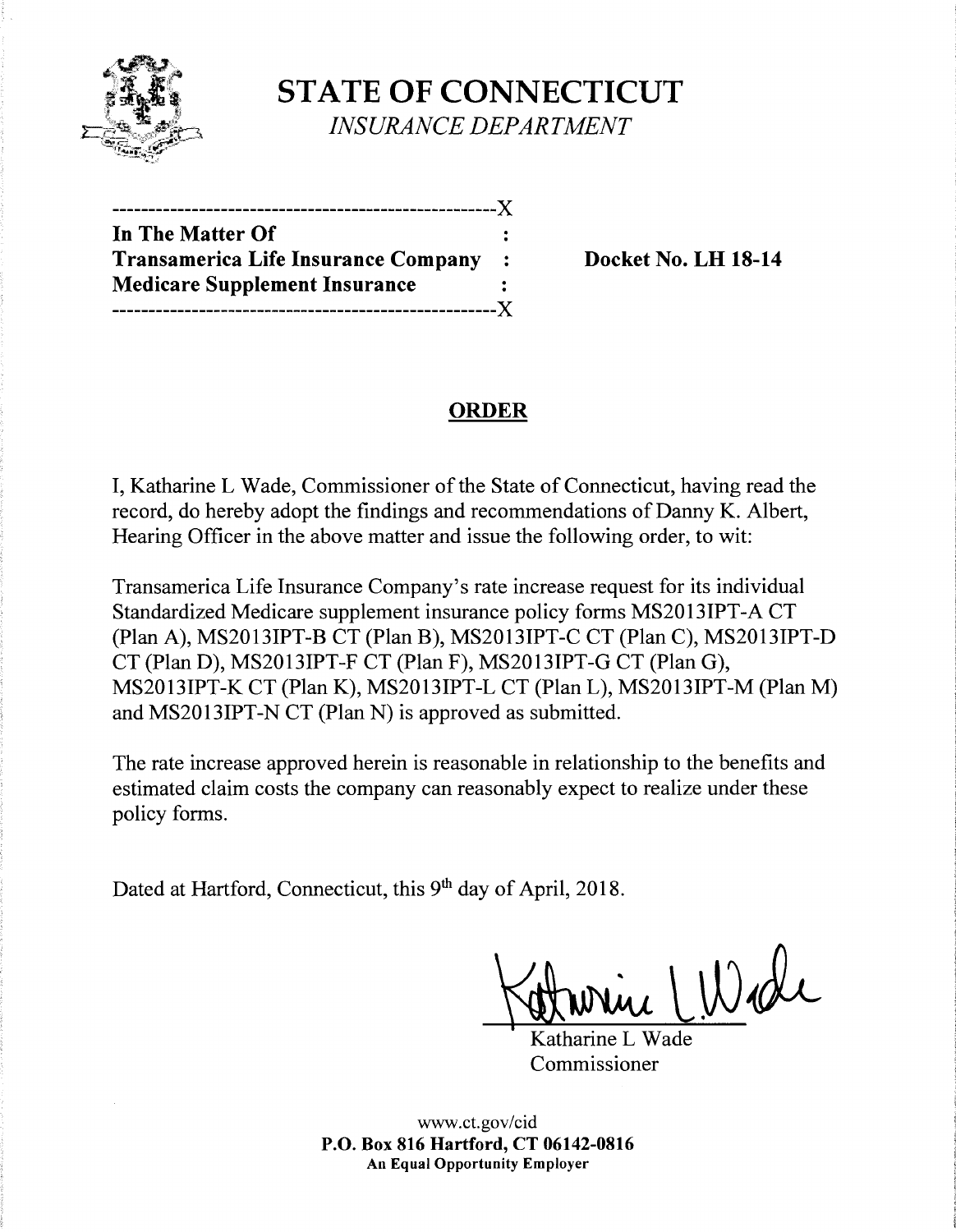

**STATE OF CONNECTICUT**  *INSURANCE DEPARTMENT* 

| ------------------------------             |                |
|--------------------------------------------|----------------|
| In The Matter Of                           |                |
| <b>Transamerica Life Insurance Company</b> | $\ddot{\cdot}$ |
| <b>Medicare Supplement Insurance</b>       |                |
|                                            |                |

**Docket No. LH 18-14** 

# **PROPOSED FINAL DECISION**

## I. **INTRODUCTION**

The Insurance Commissioner of the State of Connecticut is empowered to review rates charged for individual and group Medicare supplement policies sold to any resident of this State who is eligible for Medicare. The source for this regulatory authority is contained in Chapter 700c and Section 38a-495a of the Connecticut General Statutes.

After due notice, a hearing was held at the Insurance Department in Hartford, CT on Wednesday, March 28, 2018, to consider whether or not the rate increases requested by Transamerica Life Insurance Company on its Medicare supplement insurance business should be approved.

No members from the general public attended the hearing.

No company representatives from Transamerica Life Insurance Company attended the hearing.

The hearing was conducted in accordance with the requirements of Section 38a-474, Connecticut General Statutes, the Uniform Administrative Procedures Act, Chapter 54 of Section 38a-8-l et seq. of the Regulations of Connecticut State Agencies.

A Medicare supplement policy is a private health insurance policy sold on an individual or group basis, which provides benefits that are additional to the benefits provided by Medicare. For many years Medicare supplement policies have been highly regulated under both state and federal law to protect the interests of persons eligible for Medicare who depend on these policies to provide additional coverage for the costs of health care.

Effective December 1, 2005, Connecticut amended its program of standardized Medicare supplement policies in accordance with Section 38a-496a of the Connecticut General Statutes, and Sections 38a-495a-1 through 38a-495a-21 of the Regulations of Connecticut Agencies. This program, which conforms to federal requirements, provides a "core" package of benefits known as Plan A. Insurers may also offer any one or more of eleven other plans (Plans B through N).

Effective January 1, 2006, in accordance with Section 38a-495c of the Connecticut General Statutes (as amended by Public Act 05-20) premiums for all Medicare supplement policies in the state must use community rating. Rates for Plans A through N must be computed without regard to age, gender, previous claims history or the medical condition of any person covered by a Medicare supplement policy or certificate.

> www.ct.gov/cid **P.O. Box 816 Hartford, CT 06142-0816 An Equal Opportunity Employer**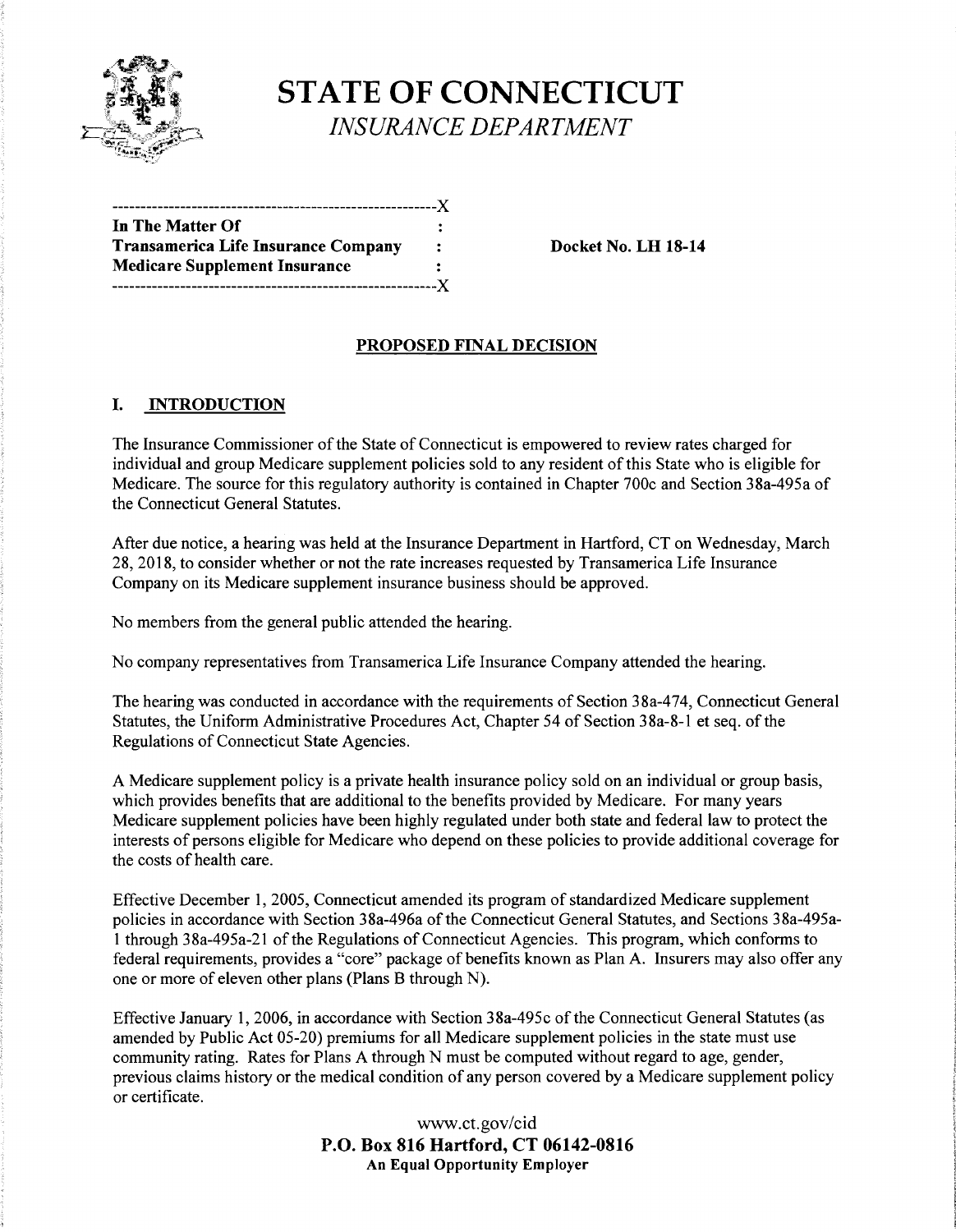The statute provides that coverage under Plans A through N may not be denied on the basis of age, gender, previous claims history or the medical condition of any covered person. Insurers may exclude benefits for losses incurred within six months from the effective date of coverage based on a pre-existing condition.

Effective October 1, 1998, carriers that offer Plan B or Plan C must make these plans as well as Plan A, available to all persons eligible for Medicare by reason of disability.

Insurers must also make the necessary arrangements to receive notice of all claims paid by Medicare for their insureds so that supplement benefits can be computed and paid without requiring insureds to file claim forms for such benefits. This process of direct notice and automatic claims payment is commonly referred to as "piggybacking" or "crossover".

Sections 38a-495 and 38a-522 of the Connecticut General Statutes, and Section 38a-495a-10 of the Regulations of Connecticut Agencies, state that individual and group Medicare supplement policies must have anticipated loss ratios of 65% and 75%, respectively. Under Sections 38a-495-7 and 38a-495a-10 of the Regulations of Connecticut Agencies, filings for rate increases must demonstrate that actual and expected losses in relation to premiums meet these standards, and anticipated loss ratios for the entire future period for which the requested premiums are calculated to provide coverage must be expected to equal or exceed the appropriate loss ratio standard.

Section 38a-473 of the Connecticut General Statutes provides that no insurer may incorporate in its rates for Medicare supplement policies factors for expenses that exceed 150% ofthe average expense ratio for that insurer's entire written premium for all lines of health insurance for the previous calendar year.

### II. **FINDING OF FACT**

After reviewing the exhibits entered into the record ofthis proceeding, and utilizing the experience, technical competence and specialized knowledge of the Insurance Department, the undersigned makes the following findings of fact:

1. Transamerica Life Insurance Company has requested the following rate increases on its individual standardized Medicare supplement policy forms MS2013IPT-(A thru F, G and K thru N) CT:

|      | Proposed      |
|------|---------------|
| Plan | Rate Increase |
| A    | 10.0%         |
| B    | 25.0%         |
| C    | 25.0%         |
| Ð    | $10.0\%$      |
| F    | 10.0%         |
| G    | 10.0%         |
| K    | 10.0%         |
| L    | 10.0%         |
| М    | 10.0%         |
| N    | 10.0%         |
|      |               |

- 2. As of 9/30/2017 there were 106 in-force policies in Connecticut, while there were 14,156 on a nationwide basis.
- 3. An 8.5% rate increase was approved for all Plans in January of 2017.